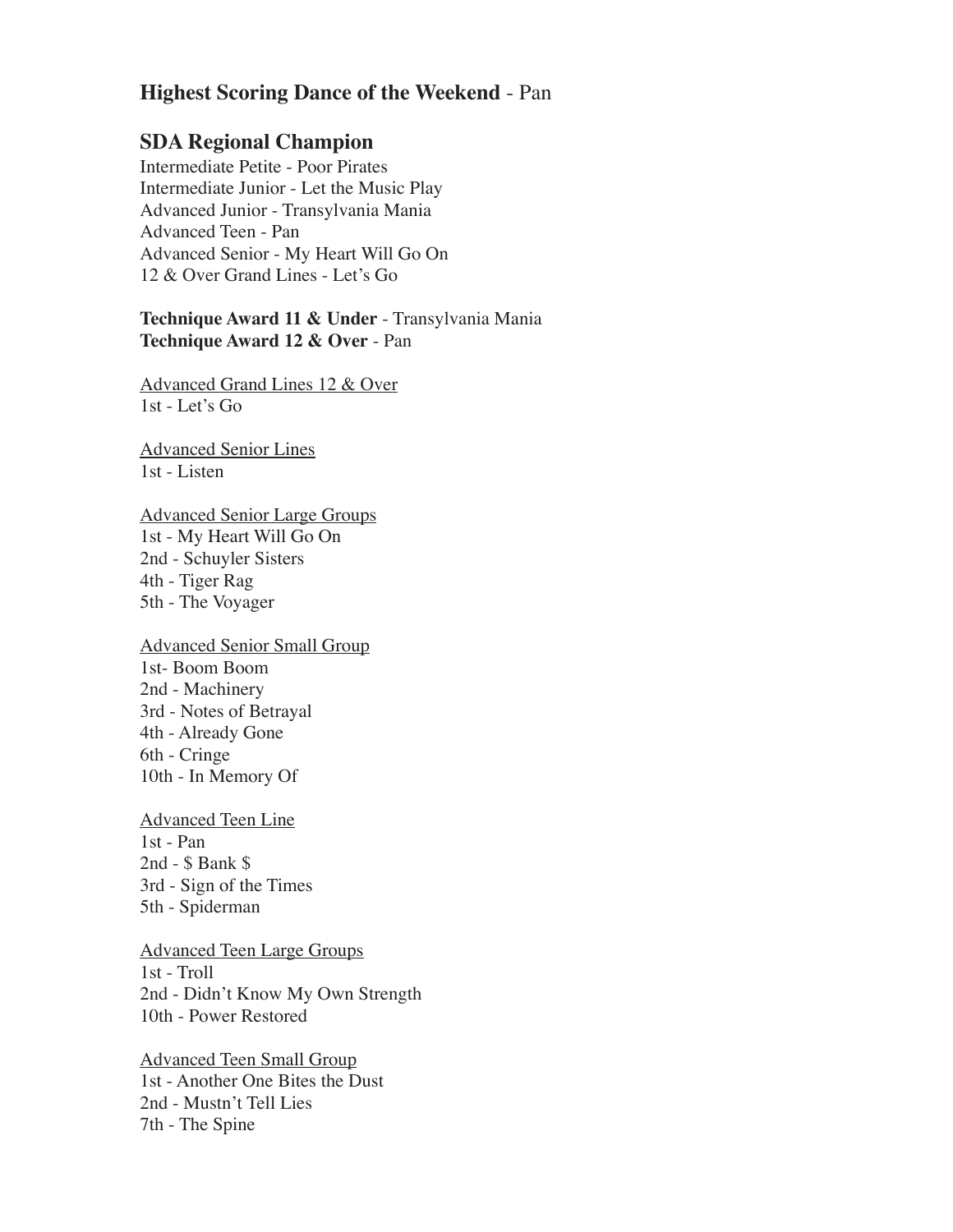Advanced Junior Line 1st - Power of the Dream

Intermediate Junior Line 1st - Let the Music Play

Advanced Junior Large Group 1st- Transylvania Mania 6th - Over the Rainbow

Intermediate Junior Large Group 1st - Chicago, Illinois 4th - Toy Story 5th - Dock of the Bay 6th - In G Major

Advanced Junior Small Group 3rd - I Dreamed A Dream

Intermediate Junior Small Group 2nd - Miss Kiss Kiss Bang 3rd - Stepsister's Lament 5th - Lucy in the Sky 9th - Girls Night Out

Advanced Petite Lines 2nd - Yonce

Advanced Petite Large Groups 2nd - The Prayer

Intermediate Petite Large Group 1st- Poor Pirates

Advanced Petite Small Groups 2nd - Do You Believe in Magic 3rd - Black Cat

Intermediate Petite Small Group 1st - Covergirl 4th - Zero to Hero

Novice Petite Small Group 4th - Summer Party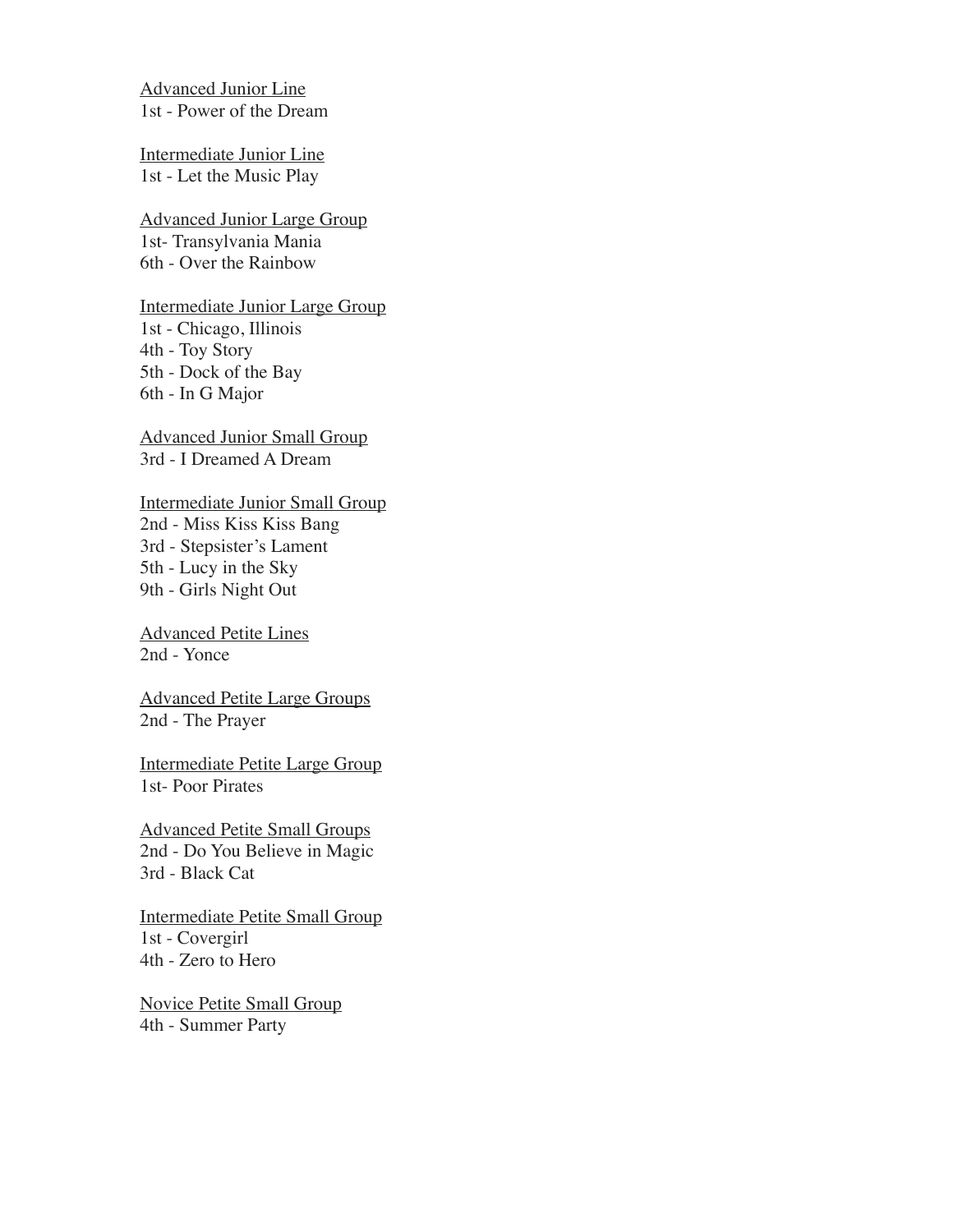Advanced Senior Solo 1st - My Way (Jazzy G.) 2nd - And I Am Telling You (Tori W.) 3rd - Ce Nest Pas Ma Faute (Tyler F.) 4th - I Will Always Love You (Jenna G.) 4th - Lonely (Abby S.) 5th - He Vas My Boyfriend (Alexa S.) 6th - Raingirl (Ilyssa R.) 7th - Open Arms (Lexy A.) 8th - Shine Your Shoes (Evelyn V.) 10th - Sweet Dream (Morgan W.) Advanced Teen Solo 1st - Rescue (Leah G.) 2nd - Run to You (Zenobia T.) 3rd - Feeling Good (Gisselle Q.) 5th - Control (Zoe B.) 6th - Clockwork (Ari Mia H.) 9th - Heaven on Earth (Jasmine G.) 9th - She's Like the Swallow (Lauren H.) Intermediate Teen Solo

2nd - Dear Future Husband (Alaina M.) 7th - Who You Are (Madelyn O.) 9th - Red Shoe Blues (Kiarra H.) 10th - Dream a Little Dream (Brianna M.)

Advanced Junior Solo 2nd - If My Friends Could See Me Now (Reagan S.) 4th - Survive (Ella G.)

Intermediate Junior Solo 1st - Treasure (Briyanna L.) 2nd - Wallflower (Stella B.) 3rd - Baditude (Alyssa B.) 6th - In the Mood (Emma T.) 9th - Soldier (Ligia B.) 10th - Clap Snap (Caleigh C.)

Advanced Petite Solo 3rd - I Fell (Abigail L.) 8th - Through the Rain (Sofia L.) 9th - Winter Song (Julia M.)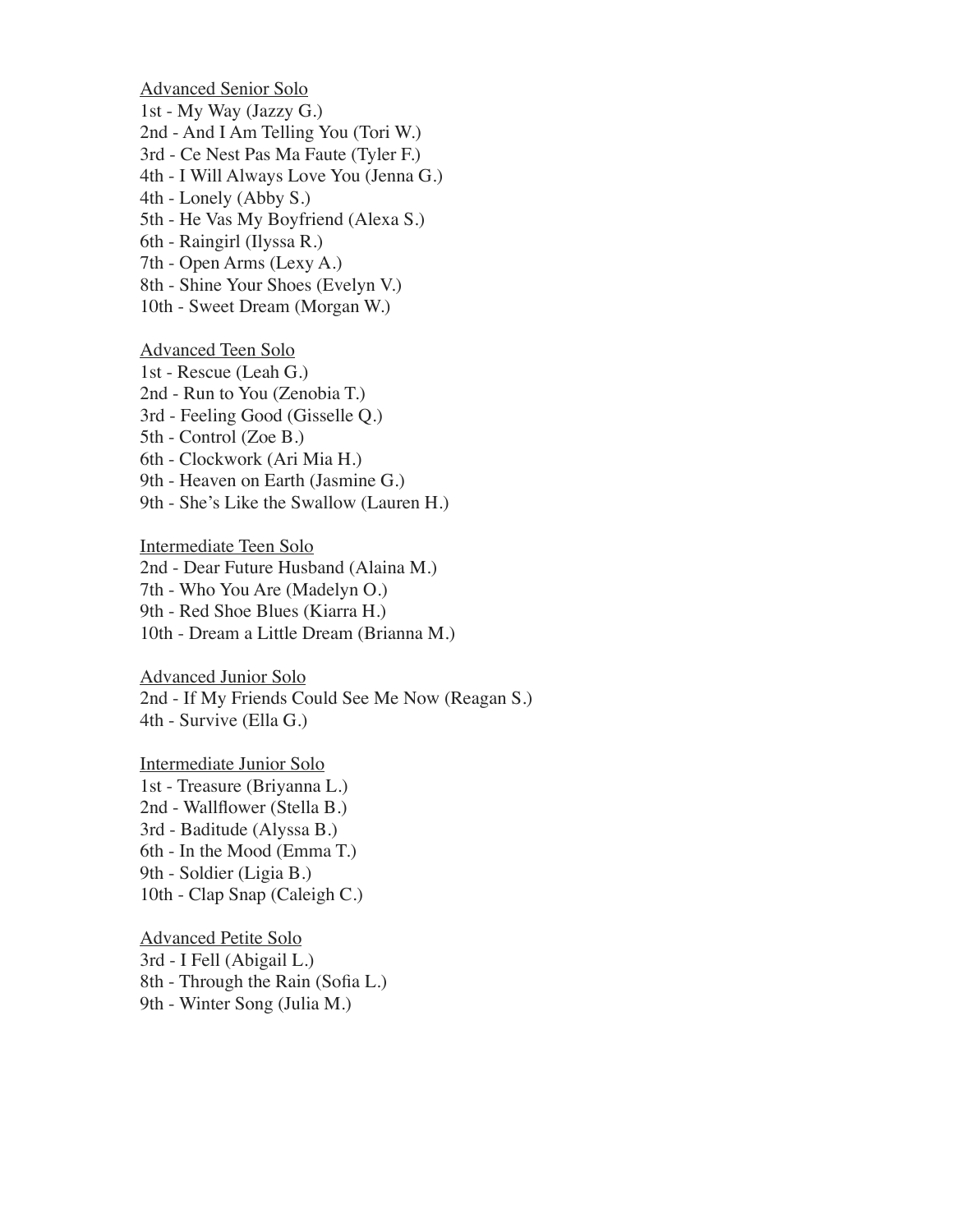Intermediate Petite Solo 2nd - Poison Ivy (Kennedy T.) 3rd - Hurts to be Human (Peyton W.) 4th - Folding Chair (Novaleigh K.) 5th - Tomorrow (Maya G.) 7th - Iris (Arbor S.) 9th - What the World Needs Now (Arielle W.) 10th - Glam (Kaylee G.)

Novice Petite Solo 8th - Girl in the Mirror (Valentina B.)

**Mister Nexstar** Tyler F.

**Miss Nexstar** Tori W. 1st Runner Up - Abby S. 2nd Runner Up - Jazzy G.

Teen Miss Nexstar Leah G. 1st Runner Up - Zenobia T. 2nd Runner Up - Gisselle Q.

Elite Title Petite Miss Nexstar 2nd Runner Up - Sofia L.

Petite Miss Nexstar 1st Runner Up - Kaylee G.

Premier Title Junior Miss Nexstar 1st Runner Up - Stella B.

Advanced Senior Duo/Trio 1st- Host (Jazzy G., Ilyssa R.) 2nd - I Want You to Need Me (Tyler F., Jazzy G.) 5th - Fall On Me (Emma H., Madysen H.)

Advanced Teen Duo/Trio 2nd - I will Carry You (Abby G., Anna S.) 3rd - SOS (Gisselle Q., Ava R.) 4th - Wash & Set (Zoe B., Aria Mia H.) 5th - Anything You Can Do (Kaitlyn D., Sophia G.) 6th - Relax (Michaela B., Caitlyn C., Emerie M.) 10th - I Believe (Kya L., Madelyn O.)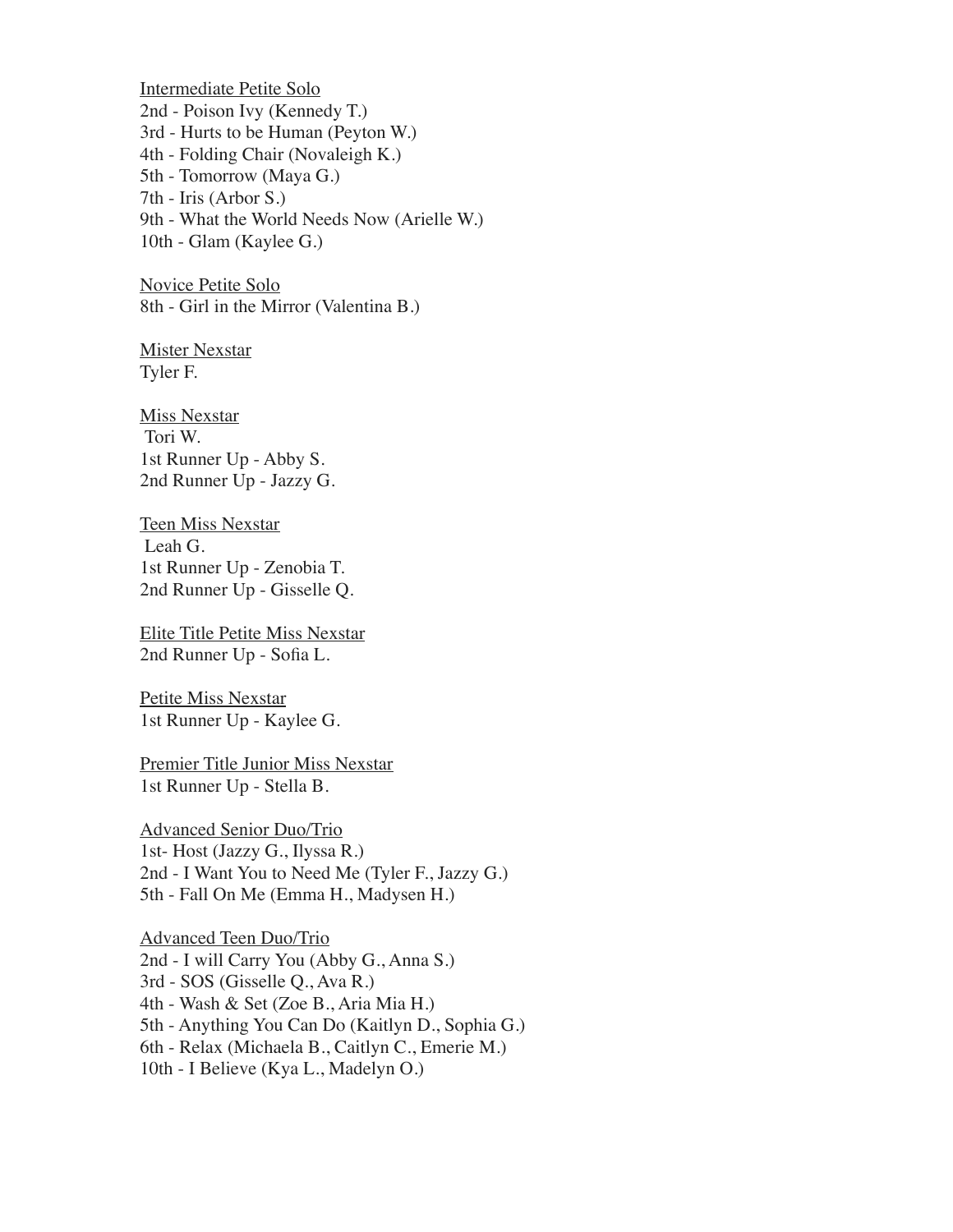Advanced Junior Duo/Trio 1st - Time In A Bottle (Lexi B., Ella G., Brinley Z.)

Intermediate Junior Duo/Trio

1st - Swagger Jagger (Kamryn K., Emma T., Brooke Z.)

2nd - Triplets (Brianna M., Alaina M., Akira S.)

4th - Sparkings Diamonds (Briyanna L., Brianna M., Ashley W.)

5th - All Around the World (Autumn B., Sophia P.)

8th - Shoo Fly Pie & Apple Pan Dowdy (Caleigh C., Emma T.)

9th - We Need a Little Christmas (Anderson Z., Avery Z.)

Advanced Petite Duo/Trio

2nd - Secrets (Sofia L., Brooke Z)

4th - Small World (Julia M., Nakia S.)

5th - Forever Diamondz (Stella B., Sofia L., Abigail L.)

7th - Roar (Rory F., Kamryn K., Julia M.)

Intermediate Petite Duo/Trio 2nd - Trouble (Stella B., Kennedy T.) 3rd - Hair, Nails, Hips, Heels (Kaylee G., Maya G., Arbor S.)

Novice Petite Duo/Trio 5th - Beyond the Sea (Addison P., Naiya S., Claire W.)

Golden Tickets Poor Pirates, Let the Music Play, The Prayer, Transylvania Mania, Pan, My Heart Will Go On, Let's Go

Battle on the Seas Scholarships - Zoe B., Brianna L.

Choreography Award - Schuyler Sisters, Mustn't Tell Lies, Troll

Costume Award - Summer Party Cover Model Nominations - Jazzy G, Evelyn V.

Discovery Spotlight Nomination - Lexy A.

Entertainment Awards - Transylvania Mania, Poor Pirates, Let's Go, Notes of Betrayal, My Heart Will Go On

Joffrey Ballet Invitation - Leah G., Nina W.

Power Pak Invitation - Abby G., Zenobia T., Ilyssa R., Tori W., Alexa S., Victoria R., Morgan W., Emma P., Abby S., Gisselle Q., Reagan S.

Power Pak Scholarship - Jenna G.

World Dance Pagent Scholarship - Tyler F.